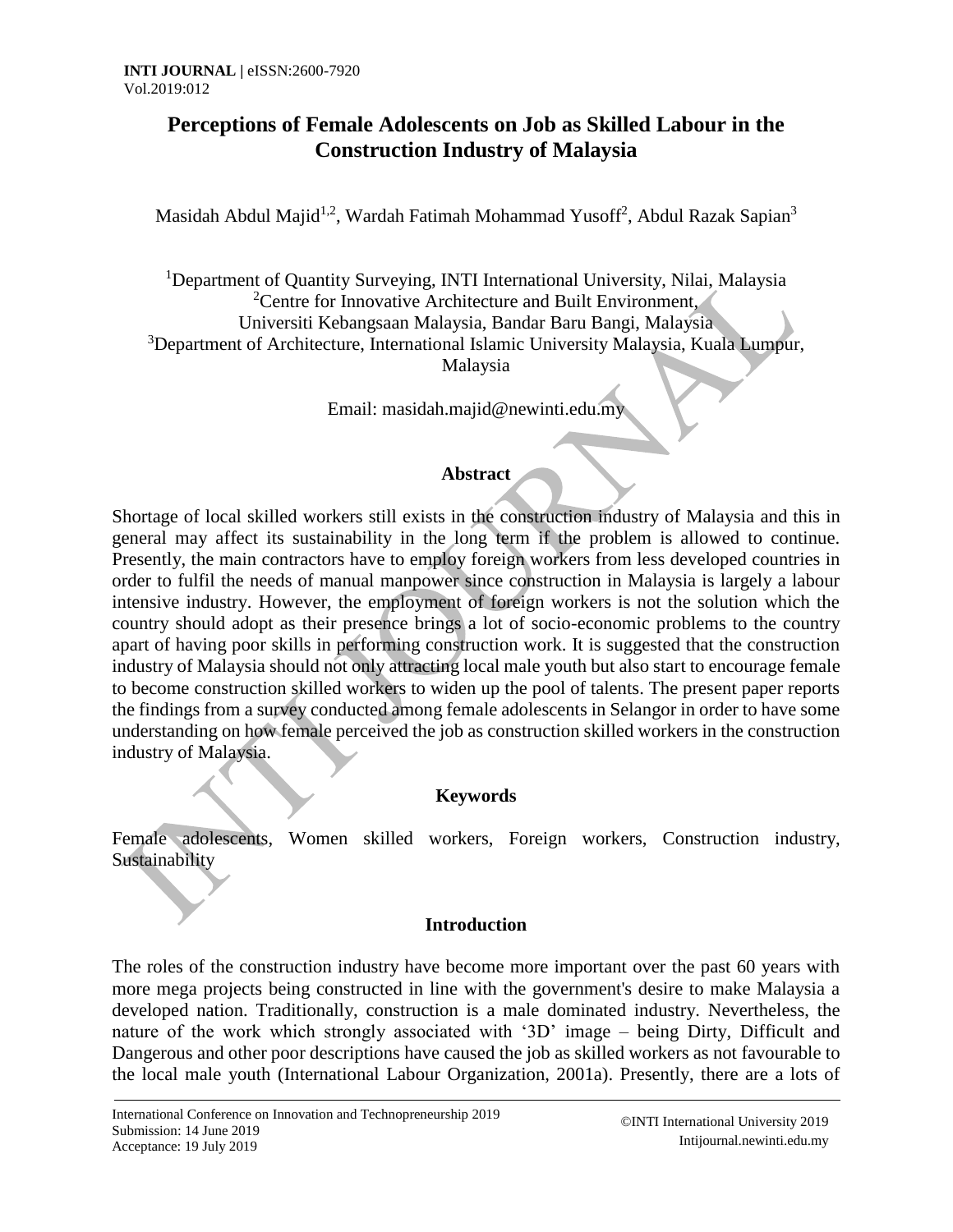#### **INTI JOURNAL | eISSN:2600-7920** Vol.2019:012

efforts being done by the government and the policy makers to resolve the problem including fully mechanizing the industry. however, the initiative has yet to show significant acceptance by the stakeholders due to various issues including high capital cost, poor supply chain and many more (Kamar, Azman, & Nawi, 2014). Therefore, the need of manual skilled workers is still high in the construction industry of Malaysia.

Over the past years, surveys and studies conducted by researchers relatively focused on examining why the traditional manpower - local male youths are not interested to become skilled workers. However, it was mentioned in the Latham Report that one of the reasons why shortage of local skilled worker continued to happen include the failure of the industry to attract both genders but only focus to the male (Latham, 1994). In Malaysia, it can be seen that the distribution of employed persons in the labour market appeared to be segregated based on gender and construction is among the sectors which have large disparity on the number of males and females (Department of Statistics Malaysia, 2013, 2014, 2017).

In Malaysia, the condition of job as skilled workers can be discussed in two different perspectives either positively or negatively. On the positive side, according to the ILO (2001), buoyant demand and shortage of local workers have kept wages at a higher level as compared to job in other sectors. This is supported by a study by Abdul Rashid Abdul Aziz (2001a) who found that only 10.7% local workers who are dissatisfied with the wages. Perhaps, the absence of standardization in the wages for skilled workers is the main reason for the low pay. In Norhidayah Md Dom et al., (2012) for example, some construction workers were paid based on day works and some were based on the kind of skills possessed. And in Shiadri, (2008) the empirical findings shows that labour were paid neither on skilled nor day works, but based on the financial capabilities of the employers. According to the CIDB (2002), the construction industry of Malaysia has yet to find the appropriate bench marking to determine the salary for skilled workers as different trades involve different sets of skills and strength.

On the other hand, generally, society perceived construction as a very unattractive industry. The image of construction is mentioned to be very poor and this is found to be the main barrier that shun local youth away from joining the construction industry (Abdul Rahim Abdul Hamid, Singh, Aminah Md Yusof, & Nur Ashikin M. Abdullah, 2011; Zakaria Mohd Yusof, 2005). Hence, it is not surprised when the International Labour Organization (ILO) reported that the local youth in Malaysia would rather being unemployed than have to work at construction sites (International Labour Organization, 2001b). Hence, it is expected that not many people would advise anyone to work in the construction industry as skilled workers. This explained why application from local youth to join construction training institutions and academies is always low. The CITP aspires to tackle these issues and proposed to continue investment in human capital development in construction and enhance control and balance of workforce supply (CIDB, 2016). Table 1 highlighted the lists of societies' perceptions on the job at construction sites.

### **Methodology**

The questionnaire was issued to female adolescents within Year 9 to Year 11 of schooling since these are the crucial stages for students as they are at the crossroads of their career decision. For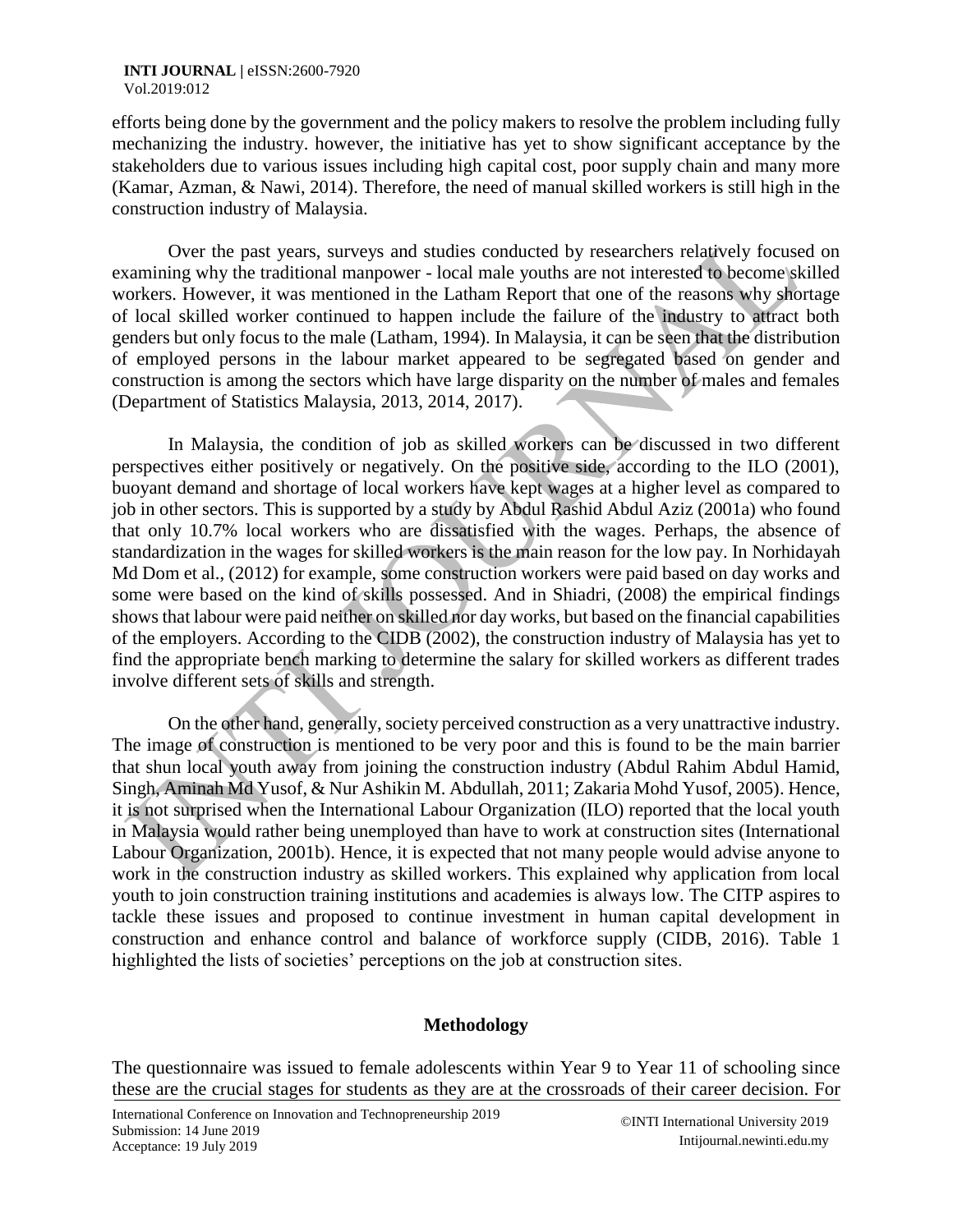Year 9, it is also a crucial stage as students will have to make important decision in the next coming year whether to study in the Art or Science or other streams including the vocational college. It is a pivotal decision as most students will follow career related to their field of interest in the respective streams.

Next, the samples chose for this study will only be limited to female adolescents schooling within the state of Selangor. This is due to some limitation which include the period allowed to do the survey by the Ministry of Education since the activity may interrupt examination, and teaching and learning process. Hence, moving from one state to another is impossible to be completed within short period. Selangor is ought to be the best choice since the highest construction output is in this state with 41.4%. Therefore, the exposure of female adolescents towards the job in the construction industry can be assumed as higher in Selangor as compared to other states. Thus, their opinion would be more significant rather than the opinion of students in other states whereby the construction activity is low.

In general, the population of Year 9 to Year 11 female students in Selangor is around 186,000 ( $N = 186,000$ ). Using Yamane formula, the sample size required is 392 ( $n = 392$ ). To gather 392 required respondents, a total of 1000 questionnaires were distributed to 10 selected schools.

After 2 months, finally, 580 questionnaires were returned back to the researcher. However, after a detail screening of the documents, only 365 can be accepted for analysis. 215 questionnaires were rejected due to many missing answers. Apart from that, the researcher also received 10 feedbacks through Google Doc instrument. This gave a result of 375 responses which equal to 95.66% response rate.

The first part of the questionnaire established socio-demographic information and the second part of the questionnaire comprises of 11 sub-questions which the students were asked to express their view by indicating their level of agreement based on 7-score of Likert scale for each of the statement.

#### **Results**

The questions asked the respondents to indicate their level of agreement for each of the statement in the questionnaire based on 7 points Likert scale (1- strongly disagree, 2 - disagree, 3 - slightly disagree, 4 - neutral, 5 - slightly agree, 6 - disagree, 7 - strongly agree). For ease of discussion and to grasp the opinions of the female adolescents towards the job as skilled workers, the interpretation used are: '1.00-3.99' will be interpreted as 'Disagree', '4.00-4.99' will become 'Neutral' and '5.00 to 7.00' will become 'Agree'.

Overall, the highest mean was reported for 'Physical Demanding' (M= 5.18). The lowest mean is for 'Dirty and Unattractive' (M= 3.56). There are six items with neutral opinions which are for 'Hot Weather & Loud Noise', 'Long Training', 'Difficult Job', 'Long Working Hours', 'Complex & Difficult Machines' and 'Mixing Cement, Wheel Barrow & Sand Digging'. The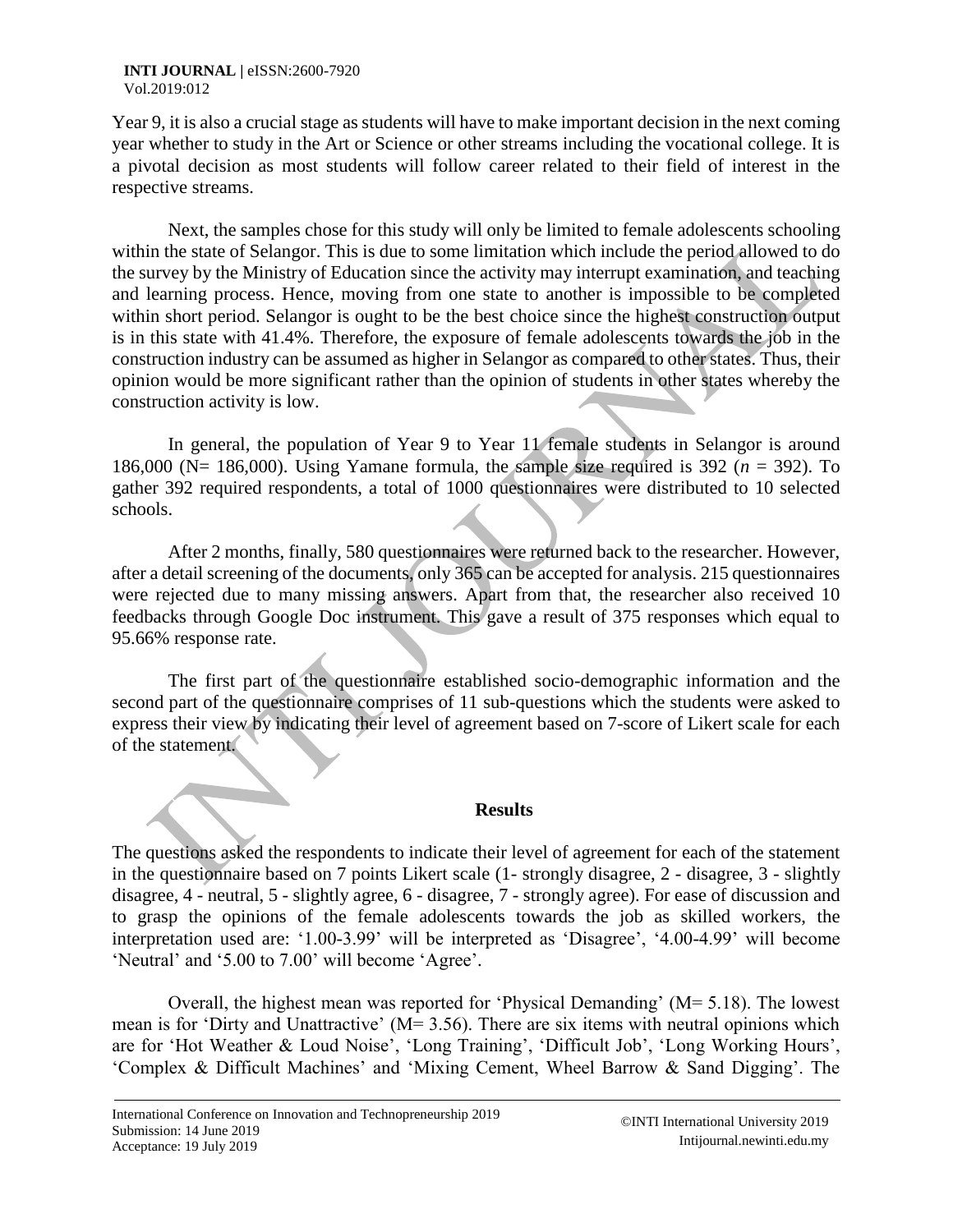summary of findings on the opinions of female adolescents on the job as construction skilled workers is shown in Table 3.

| Table 3. Summary of Findings on the Opinions of Female Adolescents on the job as |
|----------------------------------------------------------------------------------|
| <b>Construction Skilled Workers</b>                                              |

| <b>Item</b>                      | <b>Characteristic of Work as</b>   | <b>Mean</b> | <b>Opinions</b> |  |
|----------------------------------|------------------------------------|-------------|-----------------|--|
|                                  | <b>Construction Skilled Worker</b> |             |                 |  |
| <b>Work Environment</b>          |                                    |             |                 |  |
| <b>B</b> 1                       | Dirty & Unattractive               | 3.56        | Disagree        |  |
| B2                               | Dangerous & High Accident          | 5.02        | Agree           |  |
| B <sub>3</sub>                   | Hot Weather & Loud Noise           | 4.85        | Neutral         |  |
|                                  | <b>Remuneration</b>                |             |                 |  |
| <b>B</b> 4                       | Low Wages                          | 3.69        | <b>Disagree</b> |  |
| <b>Pre-Requisite Requirement</b> |                                    |             |                 |  |
| B <sub>5</sub>                   | Long Training                      | 4.6         | Neutral         |  |
| <b>Nature of Work</b>            |                                    |             |                 |  |
| B6                               | Difficult Job                      | 4.46        | Neutral         |  |
| <b>B7</b>                        | Long Working Hours                 | 4.59        | Neutral         |  |
| B <sub>8</sub>                   | Complex & Difficult Machines       | 4.53        | Neutral         |  |
| <b>B</b> 9.                      | Physically demanding               | 5.18        | Agree           |  |
| B <sub>10</sub> .                | Mixing Cement, Wheel Barrow &      | 4.28        | Neutral         |  |
|                                  | <b>Sand Digging</b>                |             |                 |  |
| <b>B</b> 11                      | Not Interesting                    | 3.74        | Disagree        |  |

## **Discussion**

There are 11 items presented under four different clusters i.e. work environment, remuneration, pre-requisite requirement and nature of work. Overall, the means range from 3.56 to 5.18. From the 11 items, only two items have the mean range above 5.00. One from the cluster of work environment (B2 – dangerous and high accident) and the other one is from the cluster nature of work (B9 – physically demanding). The results indicate that the '3D image' – being dirty, dangerous and demanding about construction which had been frequently discussed and highlighted by previous researchers still exists and has yet to be significantly improved. For items B3, B4, B5, B6, B7, B8 and B10, the mean range was between 4.28 and 4.85.

This mean that majority of the students choose to be neutral towards the statements. The researcher viewed 'neutral' feedback as a positive view by the female adolescents towards the job as construction skilled workers. Neutral feedbacks denote that the female adolescents in this study did not completely regard the job as unattractive although there are a lot of negative stigma captured from literature. For questions related to remuneration and the nature of working environment under B1, B4, the means are below 4.00 which shows that the respondents do not agree that the job has poor offers. And surprisingly, the general question which was asking about the female adolescents; opinion whether do they agree that the job as skilled worker is not interesting, the mean is 3.74. This indicates that the female adolescents' in this study did not agree that the job as construction skilled workers is uninteresting.